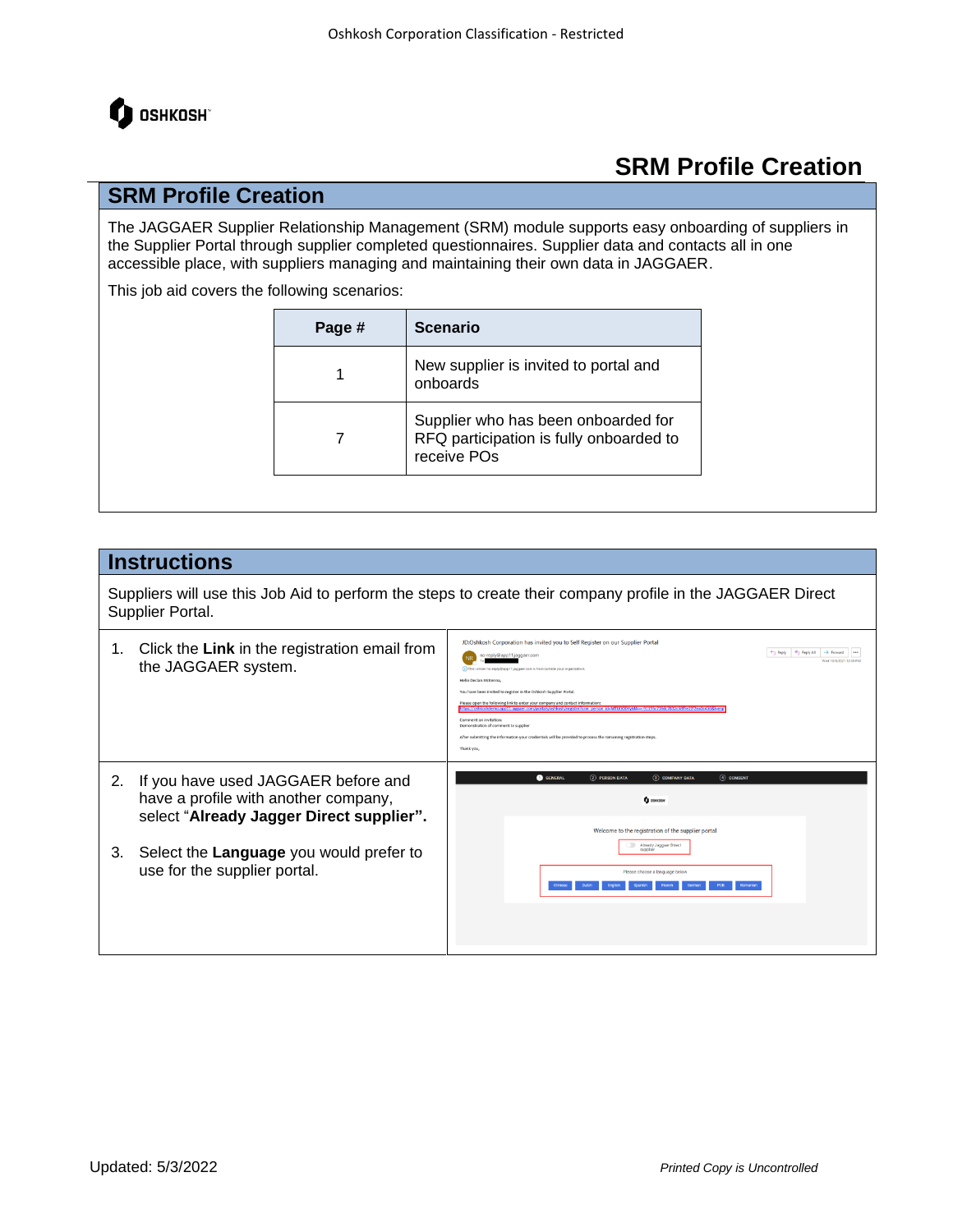

#### $\overline{\omega}$ **B** PERSON DATA 4. Complete and verify your **Contact Information.** Fields marked with an **\*** are  $\mathbf 0$  concom mandatory. Oshkosh recommends entering CONTACT RERSON the first part of your email for your login name. (joe.smith@example.com = joe.smith) 5. Click **Continue**. 920 4795992  $\bullet$  Area Number aprice .<br>Establi 6. Complete your **Company Data**  information. Fields marked with an **\*** are mandatory. a. Note that fields can be auto populated by using the D&B Lookup feature after  $\langle 0.014\,0.06\, \mu \rangle$ the Company Name, Country and **COMPANY DATA** State/Province is entered. Click the ny nameri **O** D&B Lookup DUN & BRADSTREET, INC. button at the top of page. mpany name 2 7. Click **Continue**.∝ o 101, JOHN F Street 2 SICRTHILLS ute / Louisia Zip code\* orenezhe  $\cdot$  -**Home Task Co** ÷,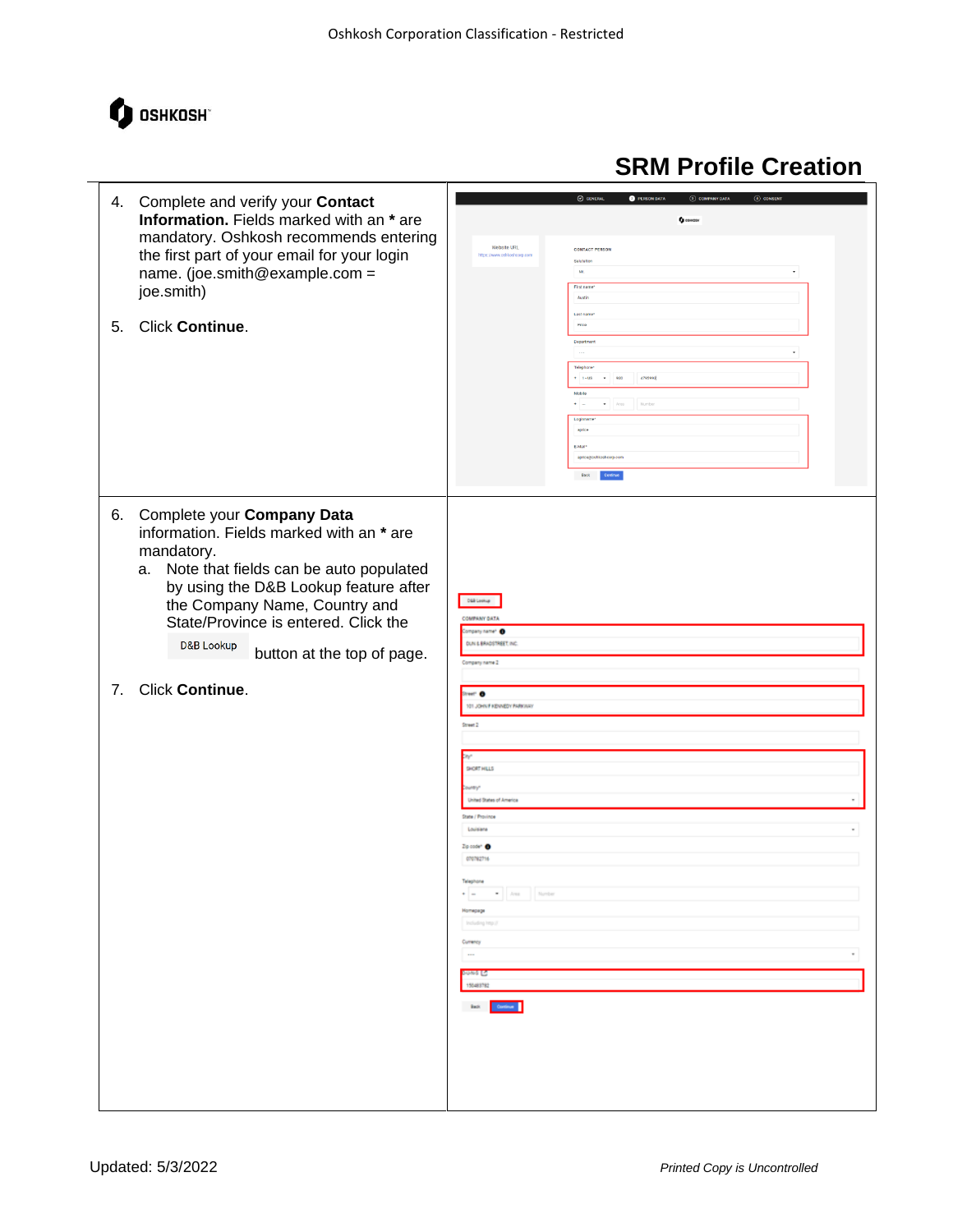

| Review and check Agree to Supplier<br>8.<br>Access Terms.<br>Review and check Agree to JAGGAER<br>9.                                                                                                                                 | O GENERAL<br>O PERSON DATA<br>O COMPANY DATA<br><b>CONSENT</b><br><b>to OSHKOSH</b>                                                                                                                                                                                                                                                                                                                                                                                                                                                                                                                                                                                                                                                                                                                                                               |  |  |
|--------------------------------------------------------------------------------------------------------------------------------------------------------------------------------------------------------------------------------------|---------------------------------------------------------------------------------------------------------------------------------------------------------------------------------------------------------------------------------------------------------------------------------------------------------------------------------------------------------------------------------------------------------------------------------------------------------------------------------------------------------------------------------------------------------------------------------------------------------------------------------------------------------------------------------------------------------------------------------------------------------------------------------------------------------------------------------------------------|--|--|
| Supplier Network conditions.<br>10. Click Accept and Submit.                                                                                                                                                                         | To access and use JAGGAER as a supplier, you are required to accept the Supplier Access Terms.<br>design a accept Supplier Access Terms.<br>To make your profile visible in the JAGGAER Supplier Network for purposes of pursuing business transactions,<br>please indicate your agreement below.<br>of agree that JAGGAER will use the company and personal data entered in the course of the registration on the<br>supplier portal of Oshkosh in order to allow all customers of JAGGAER to find your organization via the JAGGAER<br>Supplier Network. You may revoke your agreement and discontinue visibility in the JAGGAER Supplier Network at<br>any time by updating the visibility setting in your company profile.<br><b>Accept and Submit</b><br><b>Back</b>                                                                         |  |  |
|                                                                                                                                                                                                                                      | O GENERAL<br>O COMPANY DATA<br>O CONSENT<br>(V) PERSON DATA<br><b>O</b> OSHKOSH                                                                                                                                                                                                                                                                                                                                                                                                                                                                                                                                                                                                                                                                                                                                                                   |  |  |
|                                                                                                                                                                                                                                      |                                                                                                                                                                                                                                                                                                                                                                                                                                                                                                                                                                                                                                                                                                                                                                                                                                                   |  |  |
|                                                                                                                                                                                                                                      | Congratulations!<br>Your base-registration was successful. An email to confirm this has already been sent to your registered email address.<br>We noticed you already registered a Jaggaer Supplier Account with this email address.<br>So please go ahead and log in by following this link:<br>Open supplier porta                                                                                                                                                                                                                                                                                                                                                                                                                                                                                                                              |  |  |
| 11. Check your inbox for an email providing<br>you with your login name and instructions<br>to set a password.                                                                                                                       | JD:Oshkosh Corporation thanks you for registering on our Supplier Portal<br>$\begin{array}{ c c c c c }\hline \begin{array}{ccc} \bullet\ \end{array} & \bullet\ \end{array}$ Reply All $\begin{array}{ c c c c }\hline \end{array}$ Porward $\begin{array}{ c c c }\hline \begin{array}{ccc} \bullet\ \end{array} & \bullet\ \end{array}$<br>y@app11.jaggaer.com<br>Wed 10/6/2021 2:19 PM<br>Thank you for successfully registering with the Oshkosh Supplier Portal<br>We have no record of you registering another Jaggaer account with this email address and so you will need to set a passwordusing the following link:<br>https://oshkoshdemo.app11.jaggaer.com/modules/portal/jint.ogin/create/int<br>Please note, your email address is your user name.<br>NOTE: If you did NOT request this email, please contact idsupport@jaggaer.com |  |  |
| 12. Password should meet the following<br>criteria:<br>Minimum of 8 characters<br>$\bullet$<br>Minimum of 1 of the following<br>character: !@#\$%^&*()?<br>Minimum of one number<br>$\bullet$<br>Minimum of one alphabetic character | <b>Change Password</b><br>* Old password<br>Ø<br>* New Password<br>Ø<br>* Confirm New Password<br>Ø                                                                                                                                                                                                                                                                                                                                                                                                                                                                                                                                                                                                                                                                                                                                               |  |  |
| 13. Login with your credentials.                                                                                                                                                                                                     | JAGGA <del>ER</del><br><b>Username</b><br>Password<br>Login<br>@ 1999-2021 JAGGAER                                                                                                                                                                                                                                                                                                                                                                                                                                                                                                                                                                                                                                                                                                                                                                |  |  |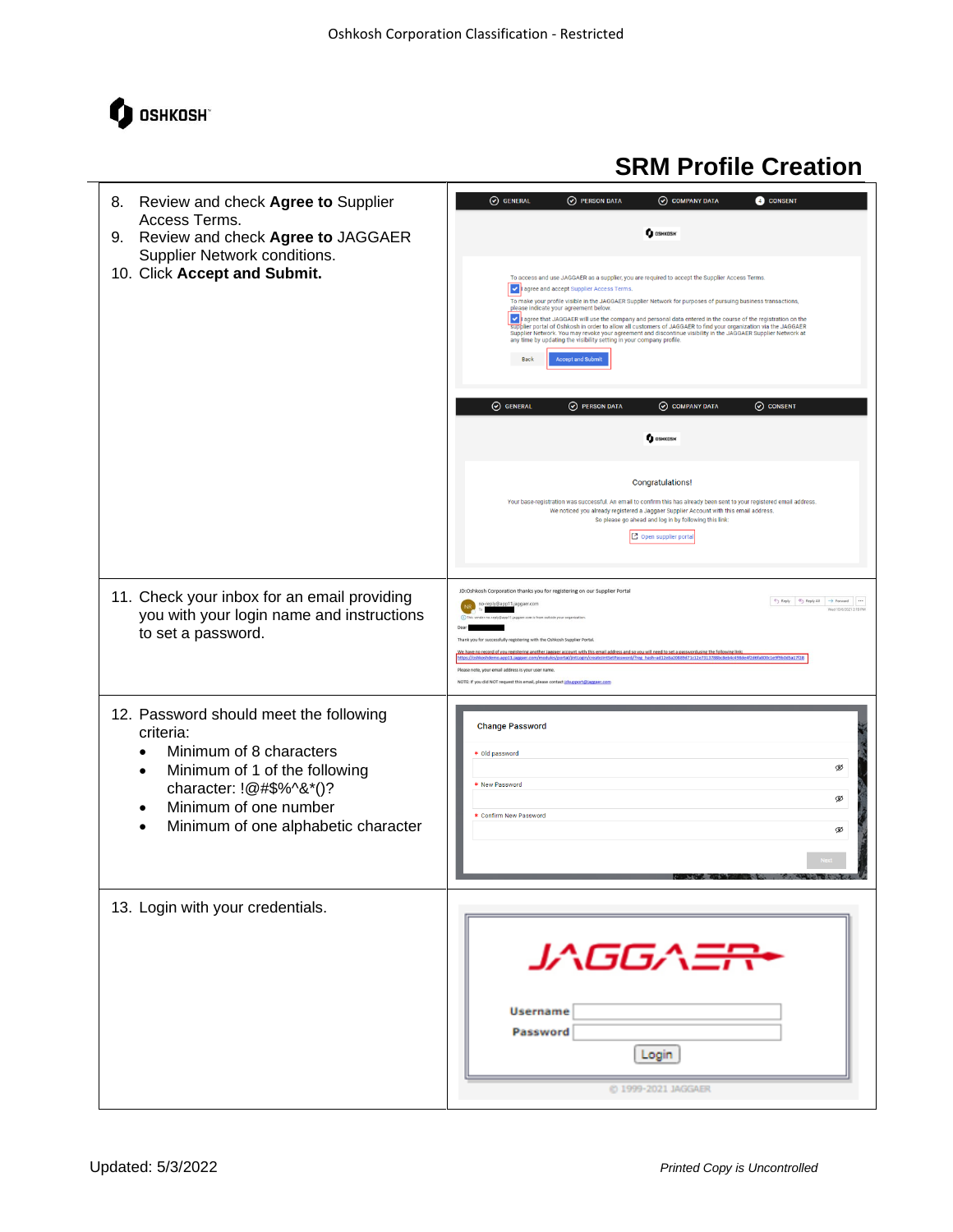

| 14. Click the <b>U</b> to the right of "Your<br>registration has not been finished yet.<br>Continue with the registration."                             | $Q$ counts<br>Supplier Portal Dashboard<br><b>BLACKBOAR</b><br>SUPPLIER PERFORMANC<br><b>DOM BY</b><br>as of two<br><b>Daily Scott</b><br>and was not heat send<br><b>BFO</b><br>No entries four                                                                                                                                                                                                                                                                                                                                                                                                                                                                                                                                                           |
|---------------------------------------------------------------------------------------------------------------------------------------------------------|------------------------------------------------------------------------------------------------------------------------------------------------------------------------------------------------------------------------------------------------------------------------------------------------------------------------------------------------------------------------------------------------------------------------------------------------------------------------------------------------------------------------------------------------------------------------------------------------------------------------------------------------------------------------------------------------------------------------------------------------------------|
| 15. Scroll to the bottom and click the<br>checkbox to agree to JAGGAER Supplier<br>Network conditions.<br>16. Click "Continue" on the top right corner. | <b>Q</b> OSHKOSH<br>Registration - Base Data<br>Continue<br>雛<br>2 CONTACTS<br>$(3)$ CATEGORIES<br>4 PROFILE<br><b>O</b> DATA<br>DUNS <sub>[3</sub><br>2<br>ā<br>To make your profile visible in the JAGGAER Supplier Network for purposes of pursuing business<br>o<br>transactions, please indicate your agreement below.<br>I agree that JAGGAER will use the company and personal data entered in the course of the<br>registration on the supplier portal of Oshkosh in order to allow all oustomers of JAGGAER to find<br>your organization via the JAGGAER Supplier Network. You may revoke your agreement and<br>discontinue visibility in the JAGGAER Supplier Network at any time by updating the visibility<br>setting in your company profile. |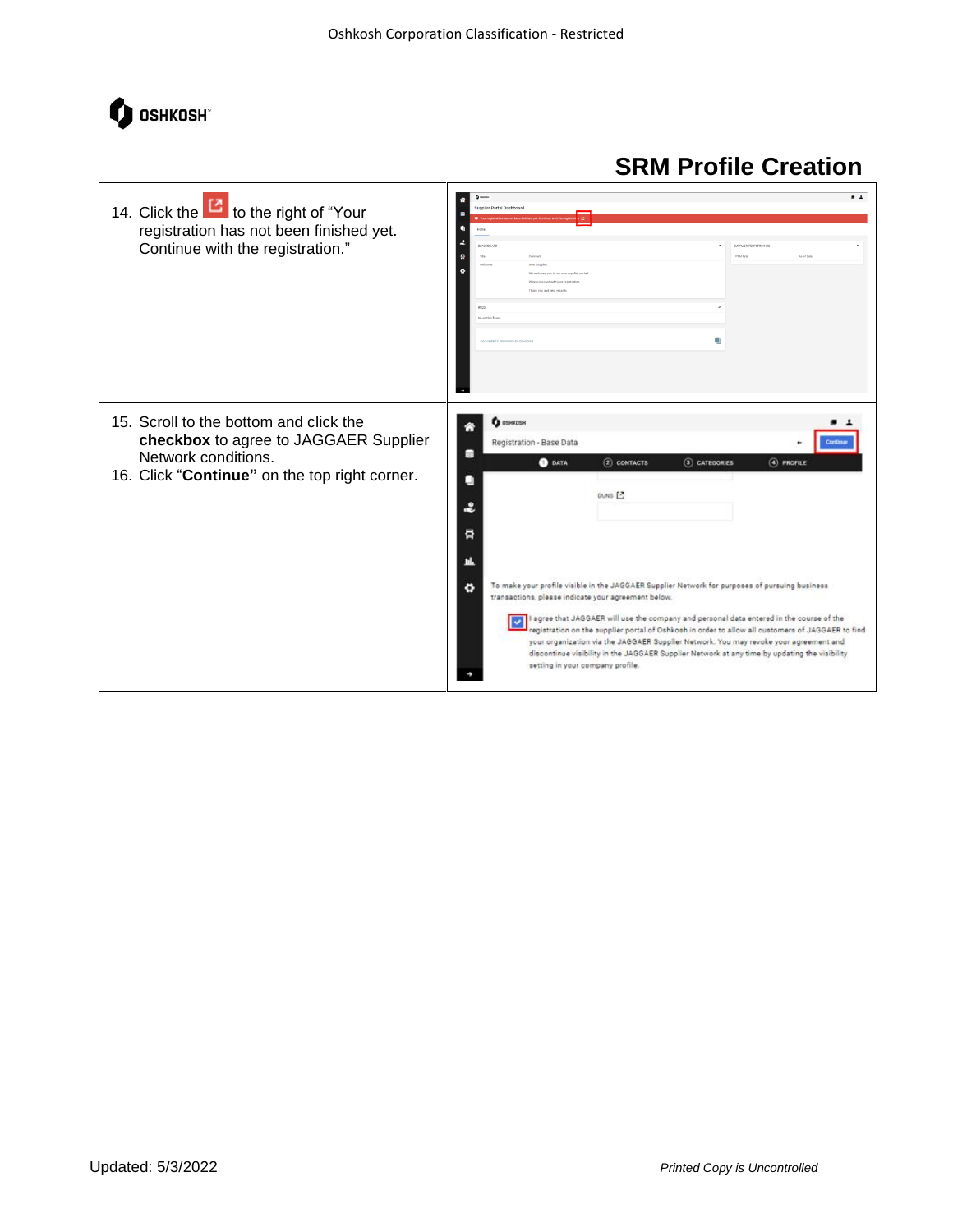

- 17. Click the  $\clubsuit$  icon to add additional users that will access the account.
	- a. Fill out all the following mandatory fields:
		- First name
		- Last name
		- Telephone
		- E-Mail
		- Portal Access (Toggle switch to blue)
		- Login name Oshkosh recommends entering the first part of the contact's email. (joe.smith@example.com = joe.smith)
		- Permissions (Make sure this is checked)
	- b. Click **Save**.
	- c. Inform the new user that they will receive an email from Jaggaer with login instructions.
- 18. To update Assigned Roles, click on the  $\ell$ icon.

*Note*: Effects of certain roles listed below:

- Sourcing –Preferred contact(s) for receiving RFQs
- Profile Receive notifications related to supplier profile
- Order Confirmation Contact will be assigned to orders as responsible and will receive order notifications
- Company President No effect
- Payment No effect
- Defense Sourcing Contact RFQs from Oshkosh Defense will be sent to this contact by default

*Note*: More than one user must be registered to change assigned role.

| a<br><b>4</b> PROFILE<br>$\odot$ DATA<br>CONTACTS<br>$\odot$ categories<br>۰<br>Assigned Roles<br>Contacts<br>2<br>Profile<br>$\overline{\phantom{a}}$<br>Order Confirmation<br>Company President<br>Sourcing<br>i<br>i<br>膏<br>Price Austin<br>Price Austin<br>Price Austin<br><b>Price Austin</b><br>止<br>aprice@oshkoshcorp.com<br>aprice@oshkoshcorp.com<br>aprice@oshkoshcorp.com<br>aprice@oshkoshcorp.com<br>٠<br>Payment<br>Defense Sourcing<br>ì<br>i<br>Contact<br>Price Austin<br>Price Austin<br>aprice@oshkoshcorp.com<br>aprice@oshkoshcorp.com<br>÷<br><b>O</b> OSHKOSH<br>◈<br>Add New Contact<br>Cancel<br>a<br><b>CONTACT PERSON</b><br>$\bullet$<br>Salutation<br>2<br>$\ddot{}$<br>$\cdots$<br>First name<br>륡<br>u.<br>Last name*<br>ø<br>Department<br>÷,<br>$\ldots$<br>Telephone*<br>$+$ $-$<br>$\bullet$ $N03$<br>Number<br>Mobile<br>$+$ $-$<br>$+$ $N03$<br>Numbe<br>E-Mail*<br>john.smith@mail.com<br>C Portal Access O<br>Loginname*<br>permissions*<br>Oshkosh: Supplier Portal ACL<br>Main Site<br>AP Test Company F5<br>Additional Sites | $\sim$ Save<br>$\check{\phantom{a}}$<br>$\sim$ | Registration - Contacts |  | $\leftarrow$ | $\sqrt{\Box}$<br>Back |
|--------------------------------------------------------------------------------------------------------------------------------------------------------------------------------------------------------------------------------------------------------------------------------------------------------------------------------------------------------------------------------------------------------------------------------------------------------------------------------------------------------------------------------------------------------------------------------------------------------------------------------------------------------------------------------------------------------------------------------------------------------------------------------------------------------------------------------------------------------------------------------------------------------------------------------------------------------------------------------------------------------------------------------------------------------------------------|------------------------------------------------|-------------------------|--|--------------|-----------------------|
|                                                                                                                                                                                                                                                                                                                                                                                                                                                                                                                                                                                                                                                                                                                                                                                                                                                                                                                                                                                                                                                                          |                                                |                         |  |              |                       |
|                                                                                                                                                                                                                                                                                                                                                                                                                                                                                                                                                                                                                                                                                                                                                                                                                                                                                                                                                                                                                                                                          |                                                |                         |  |              |                       |
|                                                                                                                                                                                                                                                                                                                                                                                                                                                                                                                                                                                                                                                                                                                                                                                                                                                                                                                                                                                                                                                                          |                                                |                         |  |              |                       |
|                                                                                                                                                                                                                                                                                                                                                                                                                                                                                                                                                                                                                                                                                                                                                                                                                                                                                                                                                                                                                                                                          |                                                |                         |  |              |                       |
|                                                                                                                                                                                                                                                                                                                                                                                                                                                                                                                                                                                                                                                                                                                                                                                                                                                                                                                                                                                                                                                                          |                                                |                         |  |              |                       |
|                                                                                                                                                                                                                                                                                                                                                                                                                                                                                                                                                                                                                                                                                                                                                                                                                                                                                                                                                                                                                                                                          |                                                |                         |  |              |                       |
|                                                                                                                                                                                                                                                                                                                                                                                                                                                                                                                                                                                                                                                                                                                                                                                                                                                                                                                                                                                                                                                                          |                                                |                         |  |              |                       |
|                                                                                                                                                                                                                                                                                                                                                                                                                                                                                                                                                                                                                                                                                                                                                                                                                                                                                                                                                                                                                                                                          |                                                |                         |  |              |                       |
|                                                                                                                                                                                                                                                                                                                                                                                                                                                                                                                                                                                                                                                                                                                                                                                                                                                                                                                                                                                                                                                                          |                                                |                         |  |              |                       |
|                                                                                                                                                                                                                                                                                                                                                                                                                                                                                                                                                                                                                                                                                                                                                                                                                                                                                                                                                                                                                                                                          |                                                |                         |  |              |                       |
|                                                                                                                                                                                                                                                                                                                                                                                                                                                                                                                                                                                                                                                                                                                                                                                                                                                                                                                                                                                                                                                                          |                                                |                         |  |              |                       |
|                                                                                                                                                                                                                                                                                                                                                                                                                                                                                                                                                                                                                                                                                                                                                                                                                                                                                                                                                                                                                                                                          |                                                |                         |  |              |                       |
|                                                                                                                                                                                                                                                                                                                                                                                                                                                                                                                                                                                                                                                                                                                                                                                                                                                                                                                                                                                                                                                                          |                                                |                         |  |              |                       |
|                                                                                                                                                                                                                                                                                                                                                                                                                                                                                                                                                                                                                                                                                                                                                                                                                                                                                                                                                                                                                                                                          |                                                |                         |  |              |                       |
|                                                                                                                                                                                                                                                                                                                                                                                                                                                                                                                                                                                                                                                                                                                                                                                                                                                                                                                                                                                                                                                                          |                                                |                         |  |              |                       |
|                                                                                                                                                                                                                                                                                                                                                                                                                                                                                                                                                                                                                                                                                                                                                                                                                                                                                                                                                                                                                                                                          |                                                |                         |  |              |                       |
|                                                                                                                                                                                                                                                                                                                                                                                                                                                                                                                                                                                                                                                                                                                                                                                                                                                                                                                                                                                                                                                                          |                                                |                         |  |              |                       |
|                                                                                                                                                                                                                                                                                                                                                                                                                                                                                                                                                                                                                                                                                                                                                                                                                                                                                                                                                                                                                                                                          |                                                |                         |  |              |                       |
|                                                                                                                                                                                                                                                                                                                                                                                                                                                                                                                                                                                                                                                                                                                                                                                                                                                                                                                                                                                                                                                                          |                                                |                         |  |              |                       |
|                                                                                                                                                                                                                                                                                                                                                                                                                                                                                                                                                                                                                                                                                                                                                                                                                                                                                                                                                                                                                                                                          |                                                |                         |  |              |                       |
|                                                                                                                                                                                                                                                                                                                                                                                                                                                                                                                                                                                                                                                                                                                                                                                                                                                                                                                                                                                                                                                                          |                                                |                         |  |              |                       |
|                                                                                                                                                                                                                                                                                                                                                                                                                                                                                                                                                                                                                                                                                                                                                                                                                                                                                                                                                                                                                                                                          |                                                |                         |  |              |                       |
|                                                                                                                                                                                                                                                                                                                                                                                                                                                                                                                                                                                                                                                                                                                                                                                                                                                                                                                                                                                                                                                                          |                                                |                         |  |              |                       |
|                                                                                                                                                                                                                                                                                                                                                                                                                                                                                                                                                                                                                                                                                                                                                                                                                                                                                                                                                                                                                                                                          |                                                |                         |  |              |                       |
|                                                                                                                                                                                                                                                                                                                                                                                                                                                                                                                                                                                                                                                                                                                                                                                                                                                                                                                                                                                                                                                                          |                                                |                         |  |              |                       |
|                                                                                                                                                                                                                                                                                                                                                                                                                                                                                                                                                                                                                                                                                                                                                                                                                                                                                                                                                                                                                                                                          |                                                |                         |  |              |                       |
|                                                                                                                                                                                                                                                                                                                                                                                                                                                                                                                                                                                                                                                                                                                                                                                                                                                                                                                                                                                                                                                                          |                                                |                         |  |              |                       |
|                                                                                                                                                                                                                                                                                                                                                                                                                                                                                                                                                                                                                                                                                                                                                                                                                                                                                                                                                                                                                                                                          |                                                |                         |  |              |                       |
|                                                                                                                                                                                                                                                                                                                                                                                                                                                                                                                                                                                                                                                                                                                                                                                                                                                                                                                                                                                                                                                                          |                                                |                         |  |              |                       |
|                                                                                                                                                                                                                                                                                                                                                                                                                                                                                                                                                                                                                                                                                                                                                                                                                                                                                                                                                                                                                                                                          |                                                |                         |  |              |                       |
|                                                                                                                                                                                                                                                                                                                                                                                                                                                                                                                                                                                                                                                                                                                                                                                                                                                                                                                                                                                                                                                                          |                                                |                         |  |              |                       |
|                                                                                                                                                                                                                                                                                                                                                                                                                                                                                                                                                                                                                                                                                                                                                                                                                                                                                                                                                                                                                                                                          |                                                |                         |  |              |                       |
|                                                                                                                                                                                                                                                                                                                                                                                                                                                                                                                                                                                                                                                                                                                                                                                                                                                                                                                                                                                                                                                                          |                                                |                         |  |              |                       |
|                                                                                                                                                                                                                                                                                                                                                                                                                                                                                                                                                                                                                                                                                                                                                                                                                                                                                                                                                                                                                                                                          |                                                |                         |  |              |                       |
|                                                                                                                                                                                                                                                                                                                                                                                                                                                                                                                                                                                                                                                                                                                                                                                                                                                                                                                                                                                                                                                                          |                                                |                         |  |              |                       |
|                                                                                                                                                                                                                                                                                                                                                                                                                                                                                                                                                                                                                                                                                                                                                                                                                                                                                                                                                                                                                                                                          |                                                |                         |  |              |                       |
|                                                                                                                                                                                                                                                                                                                                                                                                                                                                                                                                                                                                                                                                                                                                                                                                                                                                                                                                                                                                                                                                          |                                                |                         |  |              |                       |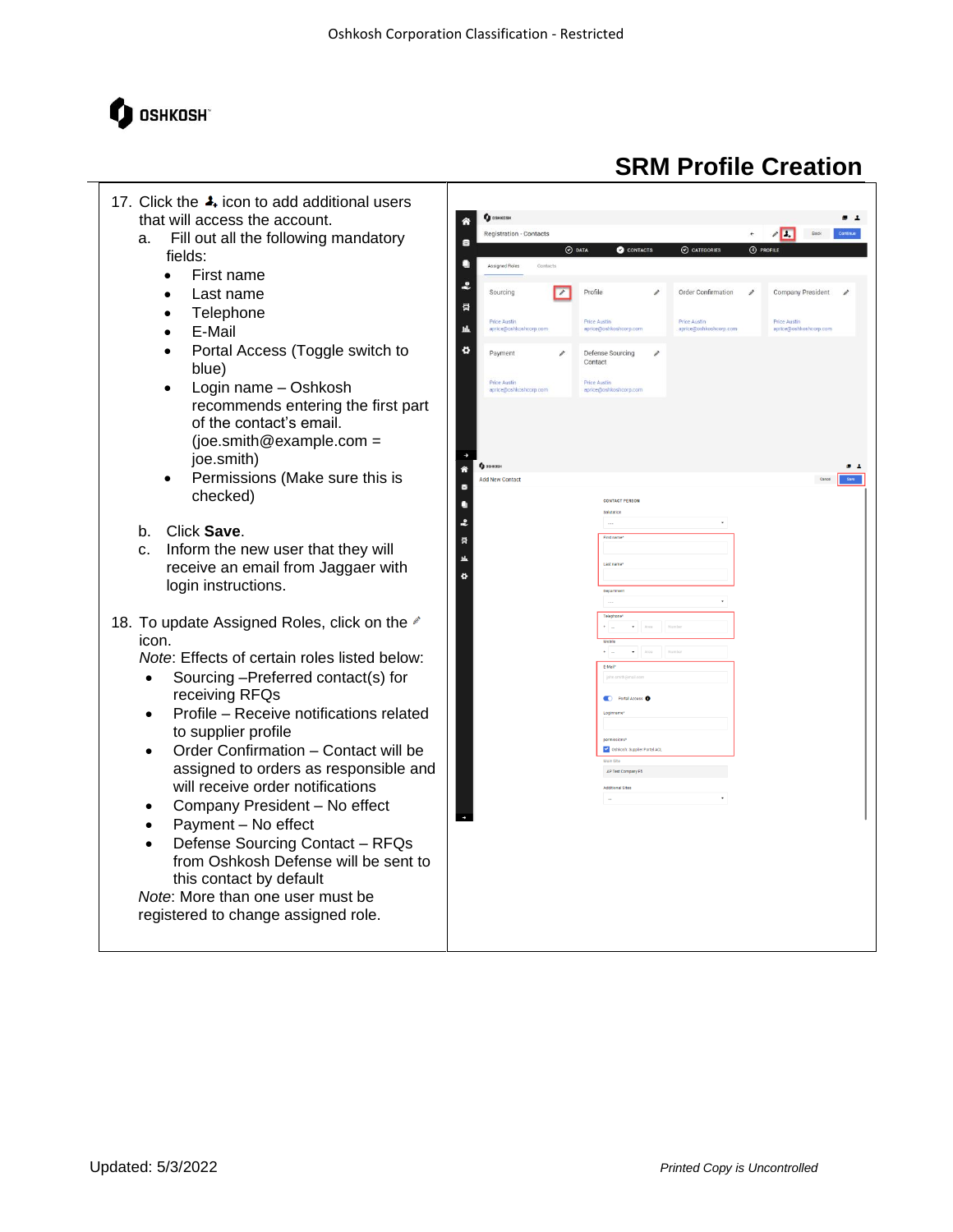

#### 19. After clicking the *i* con, the **Assign Company Roles** box will appear. **Assign Company Roles** 20. + Add Another Responsibility can be used to add additional users to a role. Start typing in + Add Another Responsibility Sourcing the **Name\*** field to search for a user, then click to select. Multiple users can be added Profile at once to the Sourcing, Order SOURCING Order Confirmation Confirmation and Payment roles in the pop Name\* **Company President** up. 21. Click **Save**. Payment Defense Sourcing Contact 22. Confirm all roles are assigned to the appropriate user. 23. Once all roles are assigned and confirmed, Cancel click **Continue.** 24. Use the **Checkboxes** on the left to select categories that represent your core business.  $\ddot{\bm{z}}$ 25. Use the arrow on the right of the category 륳 to select/deselect sub-categories. ø 26. All categories selected on the left-hand side, appear in the drop-down on the righthand side. Select your **Primary Category** even if you have multiple. Any category that is not selected as a Primary Category will automatically be considered a "Secondary Category". Oshkosh buyers will see all Secondary Categories you G supply listed next to your Primary Category  $\bullet$ and be able to sort and filter on these.  $\ddot{\bm{z}}$ 27. To deselect categories, hover over a Selected Category and click the  $\frac{m}{2}$  icon, or  $\ddot{\mathbf{q}}$ uncheck boxes in the category overview. 28. Click **Continue**.

# **SRM Profile Creation**

ΞQ

 $\overline{\phantom{0}}$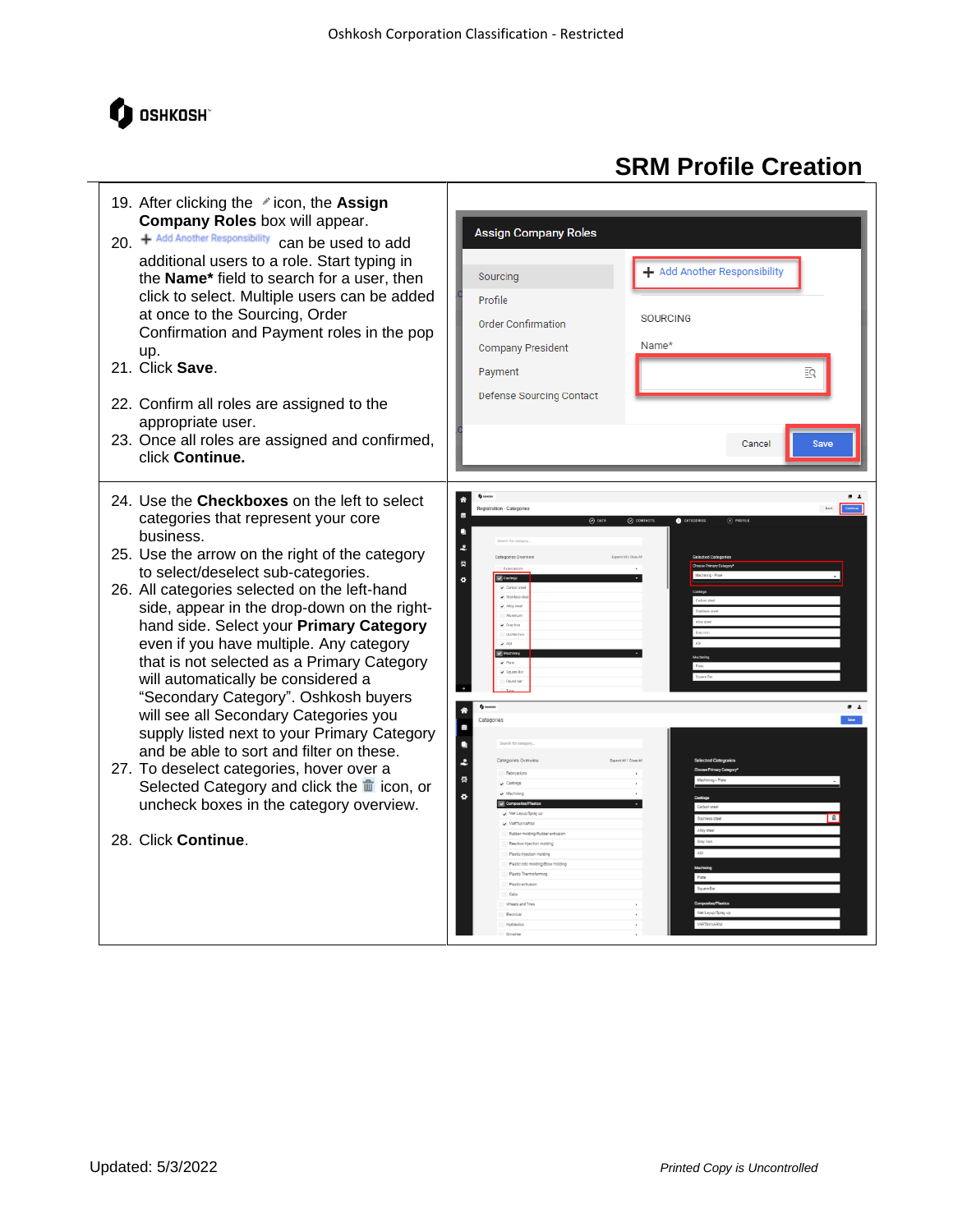

| 29. Complete the Registration - Profile.<br>Mandatory fields are denoted with an *.<br>There are multiple tabs that will have to be<br>completed:<br>General<br>$\bullet$<br><b>Products</b><br><b>Certifications</b><br><b>BSC (Business Status</b><br><b>Classification).</b><br>Before switching tabs, click "Save" at<br>the top right corner.<br>Note: If you are being fully onboarded<br>for PO, you will also see a FFATA<br>tab. This is only required if you are<br>working with the Defense segment.<br>30. After completing all tabs, click "Publish" at<br>the top right corner.<br>31. Oshkosh will review your profile and<br>approve. If corrections are needed, an<br>email will be sent requesting the necessary<br>changes.<br>later time. | <b>O</b> OSHKOSH<br><b>Registration - Profile</b><br>$\odot$ DATA<br>$\odot$ CONTACTS<br>$\odot$ CATEGORIES<br><b>O</b> PROFILE<br>Certification<br><b>BSC</b><br>≗<br>rase fill ALL mandatory fields in ALL categories before clicking 'Publish<br>clions containing empty mandatory fields:<br>- BSC<br>- Certificates<br>- General<br>륩<br>Mandatory fields filling progress: 0%<br>凪<br>Oshkosh Supplier Code of Conduct and Supplier Standards Guide<br>٠<br>I have read, understand and agree to follow the Oshkosh Corporation Supplier Code of<br>Conduct?*<br><b>Supplier Code of Conduct</b><br>Continue here if you have been onboarded for RFQ and are now being invited to onboard for PO at a |
|---------------------------------------------------------------------------------------------------------------------------------------------------------------------------------------------------------------------------------------------------------------------------------------------------------------------------------------------------------------------------------------------------------------------------------------------------------------------------------------------------------------------------------------------------------------------------------------------------------------------------------------------------------------------------------------------------------------------------------------------------------------|-------------------------------------------------------------------------------------------------------------------------------------------------------------------------------------------------------------------------------------------------------------------------------------------------------------------------------------------------------------------------------------------------------------------------------------------------------------------------------------------------------------------------------------------------------------------------------------------------------------------------------------------------------------------------------------------------------------|
| 32. Click The Link in the email to complete<br>your full profile.                                                                                                                                                                                                                                                                                                                                                                                                                                                                                                                                                                                                                                                                                             | JD:Oshkosh Corporation is requesting you to complete your Full Profile within our Supplier Portal<br>$\leftarrow$ Reply $\leftarrow$ Reply All $\rightarrow$ Forward<br>y@app11.jaggaer.com<br>Ned 10/6/2021 2-10 09/<br>shkoshdemo.app11.jaggaer.com/portals/osh<br>d publish your full profile for Oshkosh to review using the following link:<br>ent from Oshkosh: Demonstrating comment to suppli<br>Thank you<br>Email_Ref: RT_big_profile_requested                                                                                                                                                                                                                                                   |
| 33. Log in to the Oshkosh supplier portal.                                                                                                                                                                                                                                                                                                                                                                                                                                                                                                                                                                                                                                                                                                                    | י–י שט ע<br><b>Username</b><br>Password<br>Login<br>© 1999-2021 JAGGAER                                                                                                                                                                                                                                                                                                                                                                                                                                                                                                                                                                                                                                     |